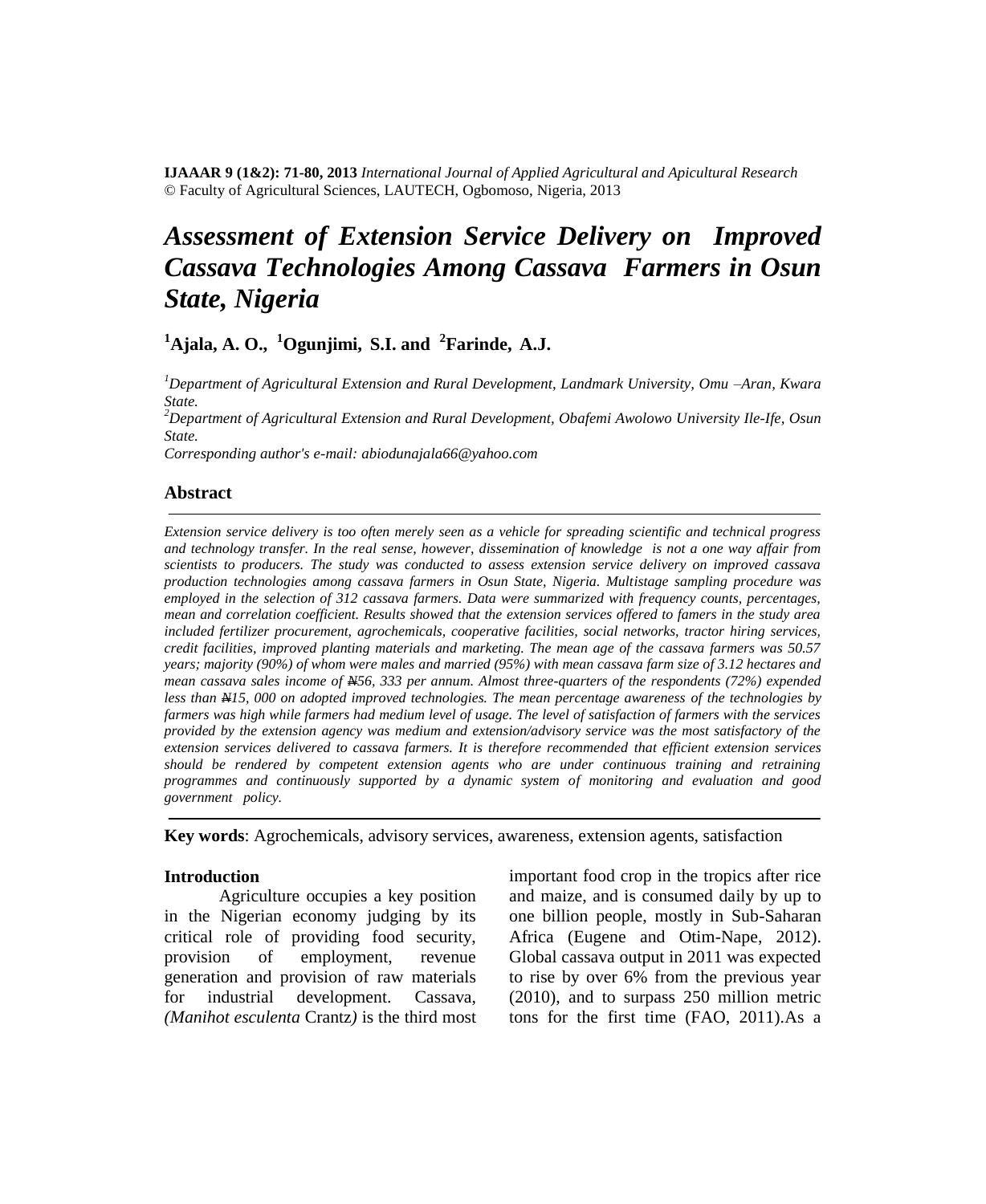result of this realization, Nigeria has a well developed agricultural research system with far reaching improved technologies capable of boosting farmers output and enhancing economic development. In order to ensure the effectiveness of the research system, a number of institutional and government agencies have been established to ensure that farmers get to know and adopt improved agricultural technologies that are relevant to their needs and situations. These agencies facilitate the dissemination of improved agricultural technologies through various methods. The role of agricultural extension agents is very crucial in improving agricultural development in Nigeria. It does this by facilitating the education of farmers to improve their skills, knowledge and attitude as related to agricultural development. It transmits the result of research on how to solve the problems of agriculture to farmers and encourages the application of these and other improved technical knowledge on agriculture by farmers. It takes the problem of farmers to research institutions for solution. It utilizes demonstration farms, farm visits, audio visuals and other methods in teaching farmers (Jibowo, 2000). Extension is too often merely seen as a vehicle for spreading scientific and technical progress and technology transfer. In the real sense, however, dissemination of knowledge is not a one way street from scientists to producers. Farmers' own knowledge must be collected, analyzed, capitalized on, propagated and disseminated (Cees, 2004). However, there are numerous problems facing the agricultural extension service. First and foremost, most of the farmers are illiterate, and to the extent that it is difficult for them to comprehend all the ideas being communicated to them. Even after communicating the ideas, some of the farmers cannot subsequently translate the ideas to practice. In the same vein, most of the farmers are conservationists that they are not prepared to accept any positive changes. Furthermore, the farmers are financially poor to procure the needed inputs (Umebadi, 2000).

The extension agents also have their problems and challenges. They are still few in number with low extension agents to farmers' ratio. While FAO recommends one extension agent to 800 farmers, the ratio in Nigeria ranges from 1:500 in Niger State to 1:5800 in Lagos State with national average of 1:1986 (Ihimodu, 2002) They are also poorly motivated in terms of remuneration and provision of transport facilities to visit the farmers. They live far away from the farmers thereby minimizing interaction between them and the farmers. Jibowo (2000) had earlier asserted that if these and similar problems were solved, extension could become an instrument for effective agricultural development. On a general note, Omokhaye (2000) reported that the main problem of agricultural development in Nigeria is not the lack of technologies and scientific findings needed for economic and social change, but inadequate information on the usage of the improve technologies. Odebode (2008) also claimed that in many developing countries, including Nigeria, lack of appropriate technological and scientific knowledge application limits agricultural and economic progress. Idachaba (1995) confirmed that there are enough packages on the technological shelves and that the missing link is an effective agricultural system to disseminate available technologies. Therefore this study was carried out to assess extension service delivery on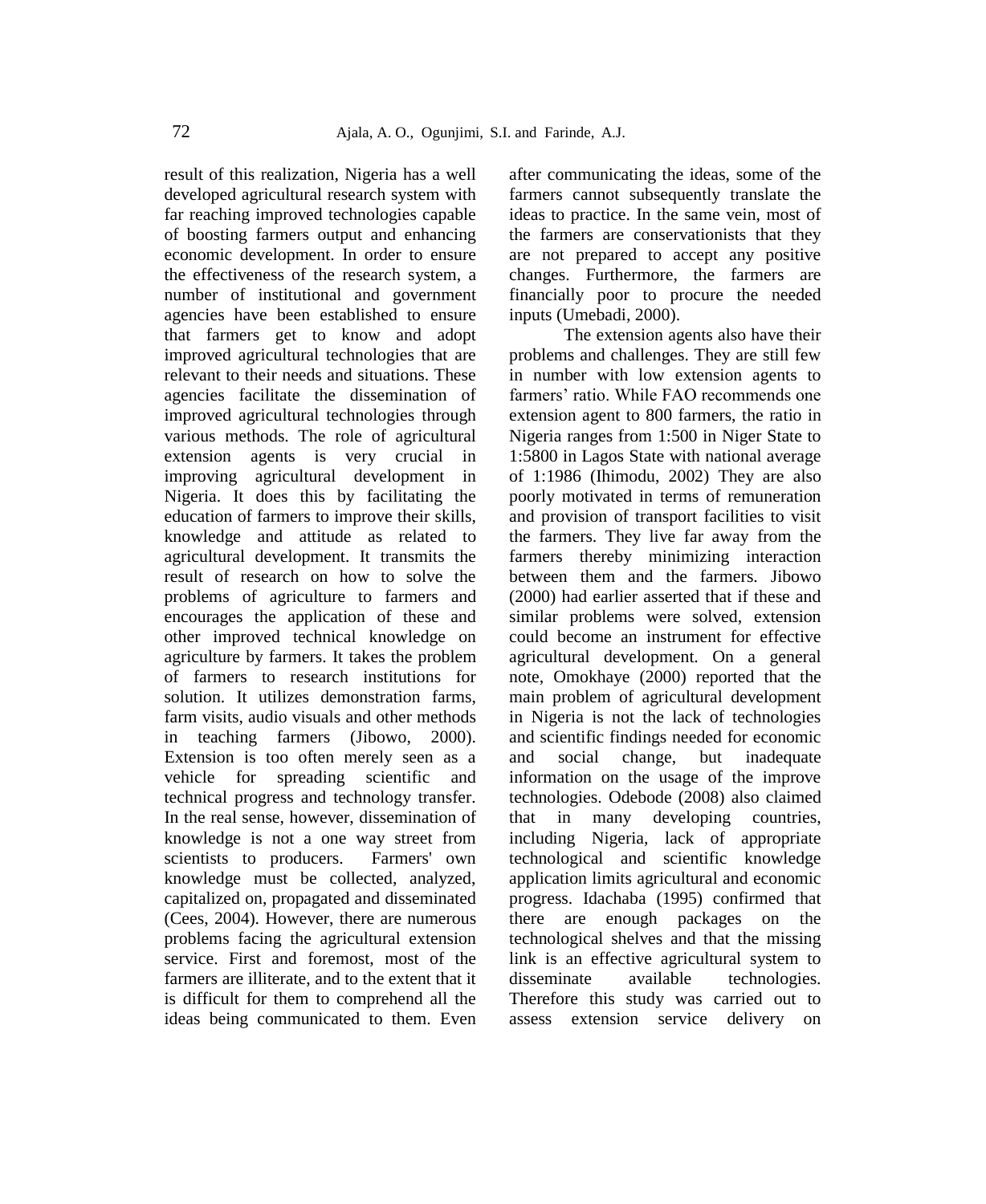improved cassava production technologies in Osun State.

Objectives of the study were to:

- 1. Assess the socio-economic characteristics of cassava farmers in the study area;.
- 2. Investigate the agricultural extension services available to cassava farmers in the study area and to, and;
- 3. Determine cassava farmers' level of satisfaction with the services

#### **Methodology**

Multistage sampling procedure was employed in the selection of cassava farmers for the study. The first stage involved the selection of 4 Local Government Areas (LGAs) from each of the 3 Agricultural Development Programme(ADP) agricultural zones, making a total of 12 LGAs. At the second stage, two communities were purposively selected from each of the LGAs, giving a total of twenty-four communities. The third stage involved the proportionate sampling of 25 percent of the population of registered ADP cassava farmers in each of the selected communities, giving a total of three hundred and twelve cassava farmers. Data were summarized with frequency counts, percentages and mean.

#### *Measurement of variables*

*Level of Satisfaction***:** This is the extent to which a cassava farmer has accepted or is pleased with each of these nine extension services provided viz: extension/advisory service, improved planting materials, agro– chemical, cooperative facilities, social network, tractor hiring services, credit facilities, marketing facilities and fertilizer procurement. Respondents were asked to respond to each of the services on a 5-point satisfaction scale, viz: very satisfied, (5 points); satisfied, (4 points); undecided, (3 points); dissatisfied, (2 points) and very dissatisfied, (1 point). Possible maximum scores was 45, while the minimum was 5. *Level of awareness of the farmers on improved cassava production technologies*: Thiswas measured on a 4 points scale and scored thus: Experienced (4points), Seen (3), Heard of (2) and Never heard of (1). Possible maximum and minimum scores for each respondent were 52 and 13 respectively.

#### **Results and Discussion**

Data in Table 1 and 2 show that the mean age of the cassava farmers was 50.6 years. This analysis shows that 71.2% of the cassava farmers were less than 61 years of age. This indicates that majority of the cassava farmers in the state were within productive age range. Tsoho (2004) reported that young farmers have higher aspiration to accept new technologies than conservative older farmer that always seem to be more satisfied with their traditional methods. Majority (90.1%) of the respondents were male, while 9.9 percent were female. The findings were expected because of the involvement of women in other activities like processing and trading. It may also be attributed to the fact that cassava farming is a male-dominated activity as a result of its physical energy requirements. Majority (95%) of them were married with 87.4% of them belonging to either Christianity or Islamic faiths.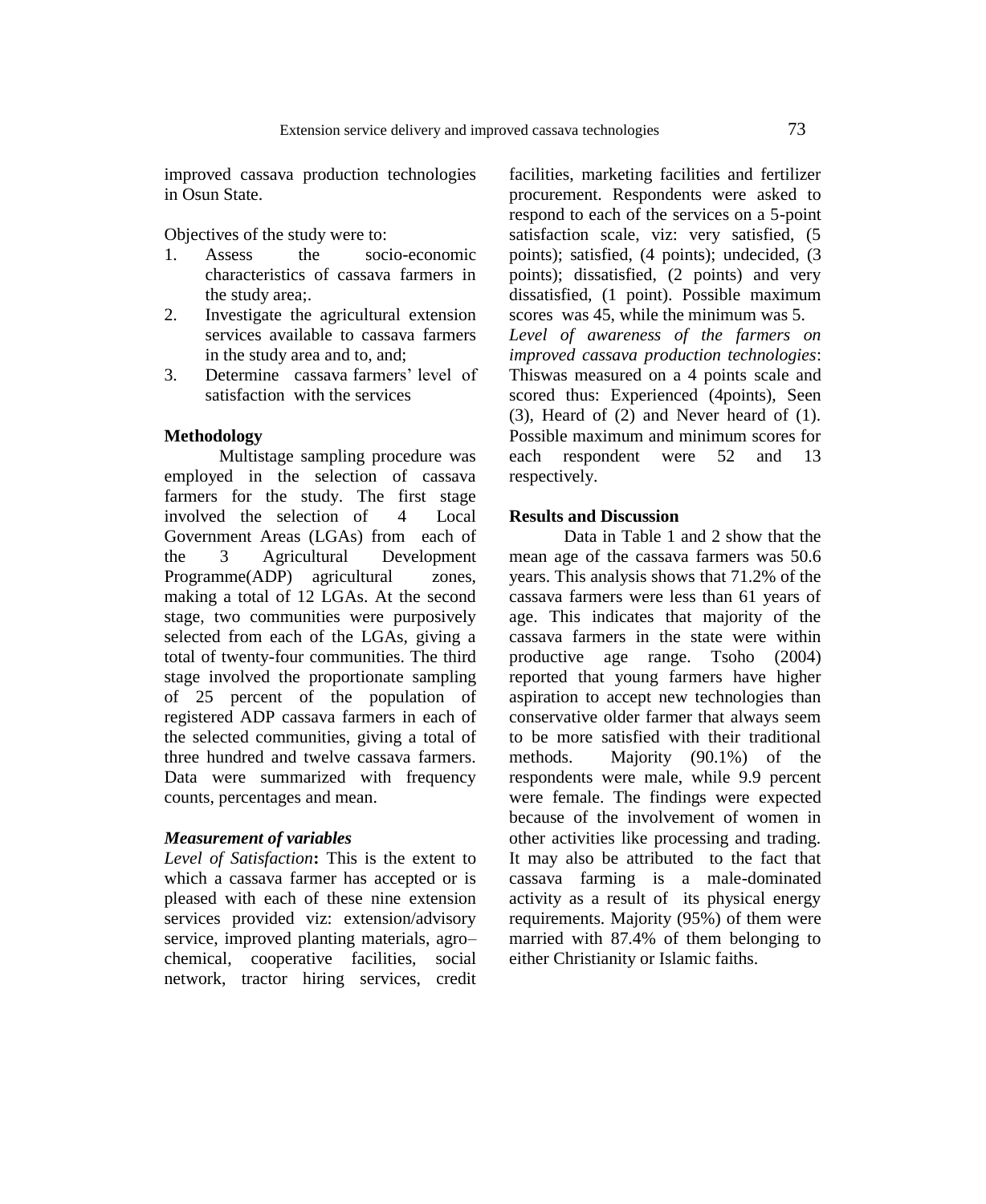| <b>Characteristics</b>    | Frequency    | Percentage |
|---------------------------|--------------|------------|
| Age                       |              |            |
| $\geq 30$                 | 19           | 6.0        |
| $31 - 60$                 | 222          | 71.2       |
| Above 60                  | 71           | 22.7       |
| Mean                      | 50.57        |            |
| Standard deviation        | 12.2         |            |
| <b>Sex</b>                |              |            |
| Male                      | 281          | 90.1       |
| Female                    | 31           | 9.9        |
| <b>Marital Status</b>     |              |            |
| Single                    | 12           | 3.8        |
| Separated                 | $\mathbf{1}$ | 0.3        |
| Married                   | 196          | 95         |
| Widowed                   | 3            | 0.9        |
| Religion                  |              |            |
| Christianity              | 170          | 54.4       |
| Traditional religion      | 8            | 2.6        |
| Islam                     | 102          | 33.0       |
| Other (free thinkers)     | 32           | 10.0       |
| <b>Level of Education</b> |              |            |
| Primary                   | 52           | 16.6       |
| Secondary                 | 80           | 25.6       |
| Tertiary                  | 49           | 15.8       |
| No schooling              | 131          | 42         |
| Mean                      | 9.8          |            |
| Standard deviation        | 6.21         |            |
| Farm size (ha)            |              |            |
| Less than 1               | 82           | 26         |
| $1 - 2.99$                | 71           | 23         |
| $3 - 4.99$                | 85           | 27         |
| 5 and above               | 74           | 24         |
| Mean                      | 3.12         |            |
| Standard deviation        | 3.08         |            |

**Table 1: Distribution of cassava farmers by their demographic characteristics n = 312**

Source: *Field Survey*, 2011

Results in Table 2 show that almost half (49.7%) of the respondents did not have contact with extension. This might be due to the fact that extension agents were not well equipped. as a result of inadequate training and funding. This agrees with the finding of Adesoji (2009) that there was low level of extension contact among fish farmers in Osun State. About half (53.2%) of the respondents claimed not to have attended any extensiontraining meeting. Majority (72.4%) of the

cassava farmers expended less than  $\frac{1}{2}$  15, 000 on adopted improved technologies. This may be due to the fact that majority of them were small scale farmers with mean farm size of 3.12 hectares. According to the criteria set by Olayide *et al.* (1980) that all the farmers operating on less than 5 hectares of land are small-scale farmers. Majority of cassava farmers sourced their farming capital from their personal incomes and other farmers. Only 35 percent of the farmers sourced their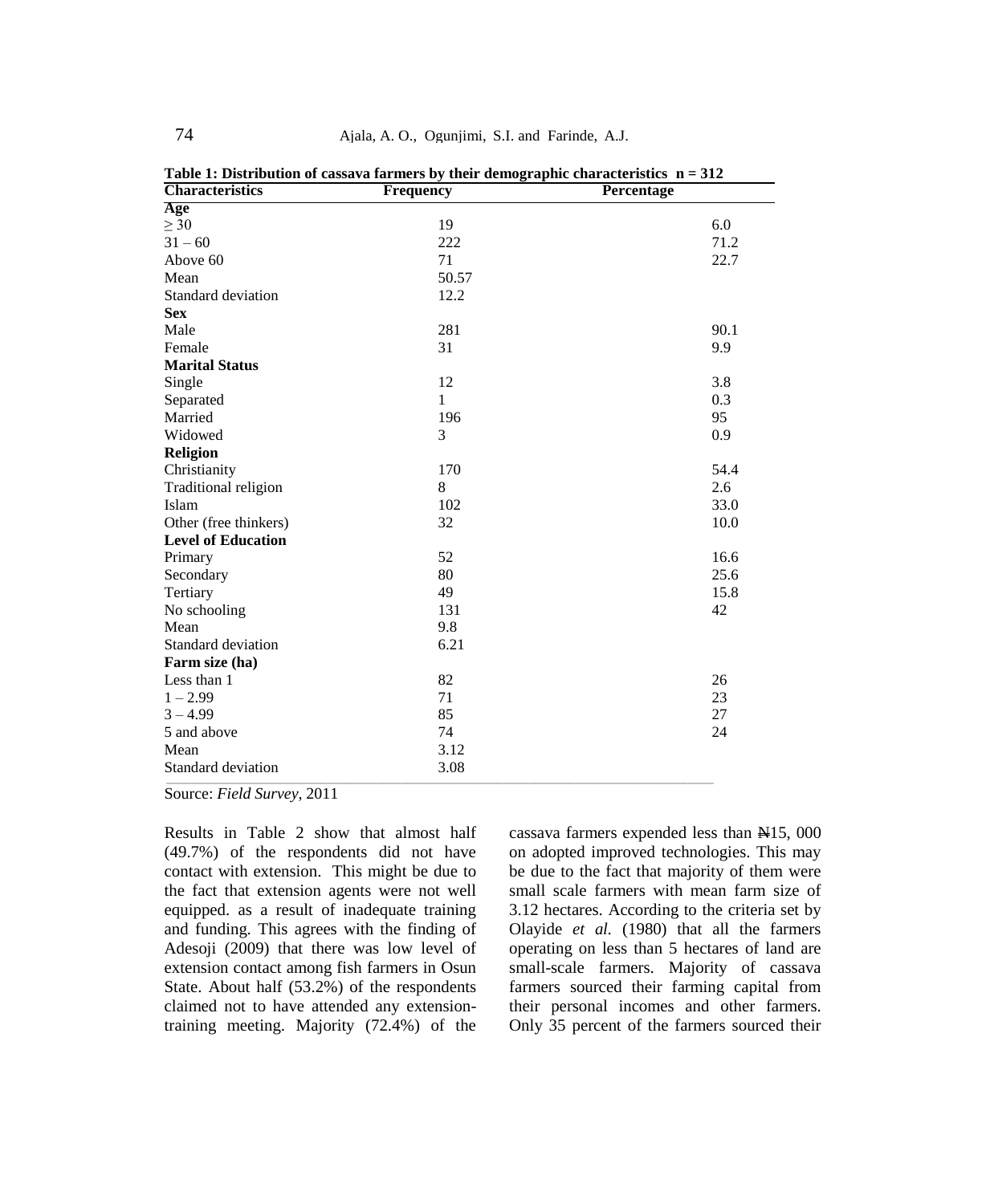farming capital from agricultural banks. The mean income was  $\overline{M56}$ , 333.175 per annum. From Table 2, it could be seen that more than half (56.0%) of the farmers were aware of the improved cassava production technologies through other farmers. A total of fifty-eight percent (58.0 %) of the farmers were formally educated. This may serve as an impetus to effectiveness of improved technologies, because according to Jibowo (2000), it is often easier for an educated person to be favourably disposed towards improved technologies because such a person could give a reasonable consideration to its adoption. Rogers and Shoemaker (1997) also stressed that education is an important instrument for a successful implementation of technologies for profitability on the part of farmers.

| Table 2: Distribution of cassava farmers by their socio-economic characteristics<br>$n = 312$ |                  |            |      |
|-----------------------------------------------------------------------------------------------|------------------|------------|------|
| <b>Characteristics</b>                                                                        | <b>Frequency</b> | Percentage |      |
| <b>Extension contact</b>                                                                      |                  |            |      |
| $1 - 4$                                                                                       | 26               |            | 8.3  |
| $5 - 8$                                                                                       | 8                |            | 2.5  |
| Above 8                                                                                       | 124              |            | 39.5 |
| No contact                                                                                    | 154              |            | 49.7 |
| Mean                                                                                          | 18.0             |            |      |
| Standard deviation                                                                            | 34.6             |            |      |
| <b>Extension training attended</b>                                                            |                  |            |      |
| $1 - 4$                                                                                       | 38               |            | 12   |
| $5 - 8$                                                                                       | 17               |            | 5.4  |
| Above 8                                                                                       | 90               |            | 29   |
| None                                                                                          | 167              |            | 53.6 |
| Mean                                                                                          | 9.11             |            |      |
| Standard deviation                                                                            | 15.14            |            |      |
| Total expenditure on adopted improved technologies                                            |                  |            |      |
| Amount (N)                                                                                    |                  |            |      |
| Less than N15,000                                                                             | 226              |            | 72.4 |
| $15,000 - 40,000$                                                                             | 44               |            | 14.4 |
| $41,000 - 66,000$                                                                             | 20               |            | 6.4  |
| Above 66,000                                                                                  | 22               |            | 7.1  |
| Means                                                                                         | N17,714.00       |            |      |
| Standard deviation                                                                            | N40,317          |            |      |
| Annual Income (N)                                                                             |                  |            |      |
| Less than $N75,000$                                                                           | 71               |            | 23   |
| $75,000 - 149,000$                                                                            | 94               |            | 30   |
| $150,00 - 224,999$                                                                            | 29               |            | 9    |
| $225,000 - 299,999$                                                                           | 31               |            | 10   |
| 300,000 and above                                                                             | 87               |            | 28   |
| Mean                                                                                          | N56,333.75       |            |      |
| Standard deviation                                                                            | N78,761.46       |            |      |
| <b>Sources of Information</b>                                                                 |                  |            |      |
| Extension agents                                                                              | 44               |            | 14.0 |
| Family members                                                                                | 174              |            | 56.0 |
| Radio                                                                                         | 50               |            | 16   |
| Television                                                                                    | $\overline{4}$   |            | 1.2  |
| Leaflet/Agric., Newsletter                                                                    | 30               |            | 9.6  |
| Salesmen                                                                                      | 6                |            | 2.0  |
| Newspaper                                                                                     | $\overline{4}$   |            | 1.2  |

Source: *Field Survey*, 2011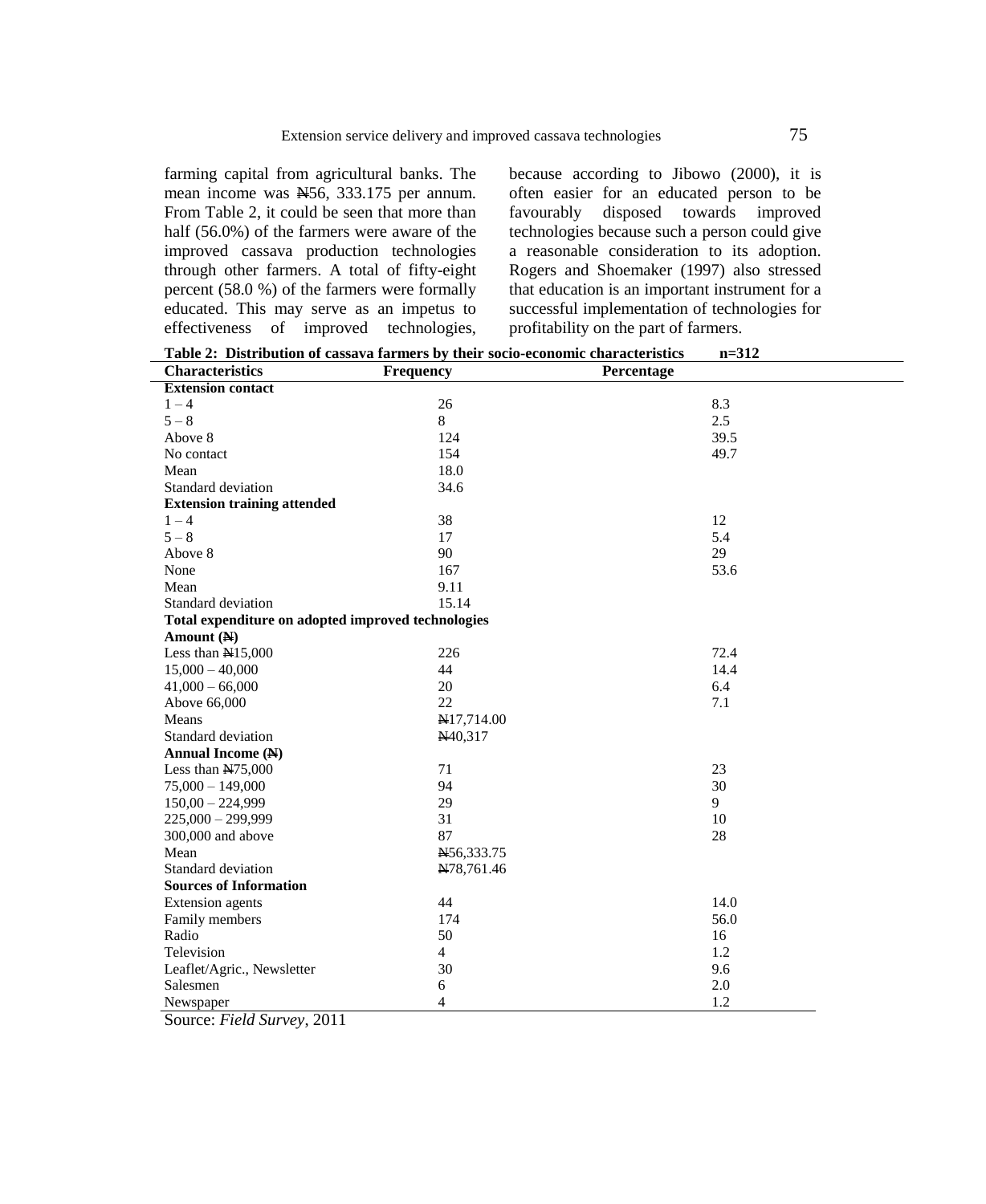## *Improved cassava production technologies disseminated to farmers by extension agents*

Data in Table 3 shows the distribution of extension agents that had disseminated improved cassava production technologies to farmers. Majority of the extension agents indicated their involvement in the dissemination of one improved production technology or the other. Ninety-eight percent (98.0%) indicated that they had disseminated improved technologies' choice of land, plant spacing and recommended varieties to farmers, while 96 percent and 94 percent indicated planting technique and planting time to farmers, respectively. Disseminating the improved cassava production technologies to farmers will no doubt enhance the effectiveness of the technologies. A technology that is well disseminated will not only have enhanced acceptability but also effectiveness.

**Table 3 Improved cassava technologies disseminated to farmers. N=50**

| <b>Improved technologies</b> | <b>Frequency</b> | Percentage |
|------------------------------|------------------|------------|
| Planting spacing             | 49               | 98         |
| Recommended varieties        | 49               | 98         |
| Planting technique           | 48               | 96         |
| Planting time                | 47               | 94         |
| Timely harvesting            | 45               | 90         |
| Fertilizer application       | 45               | 90         |
| Land preparation             | 44               | 88         |
| Herbicides application       | 44               | 88         |
| Fertilizer rate              | 43               | 86         |
| Choice of land               | 43               | 86         |
| Supplying                    | 42               | 84         |
| Weeding technique            | 42               | 84         |
| Pesticides application       | 39               | 78         |

**Source:** *Field Survey*, 2011

## *Level of awareness of improved cassava production technologies*

The results in Table 4 show that 46% of cassava farmers had medium level of awareness of improved technologies, while 33% had high level of awareness. The finding is at variance with Yahaya and Olayide (2006) claim that cassava farmers in Nigeria level of awareness of associated technologies was high. In spite of the rigorous efforts of the extension agents towards dissemination of the improved technologies, farmers' level of awareness was observed to be at the medium level. This is a pointer to the need to arouse the interest of the farmers through combination of several teaching methods that can be useful when interacting with farmers. This is in line with Cees(2004), who submitted that result demonstrations are useful for raising awareness.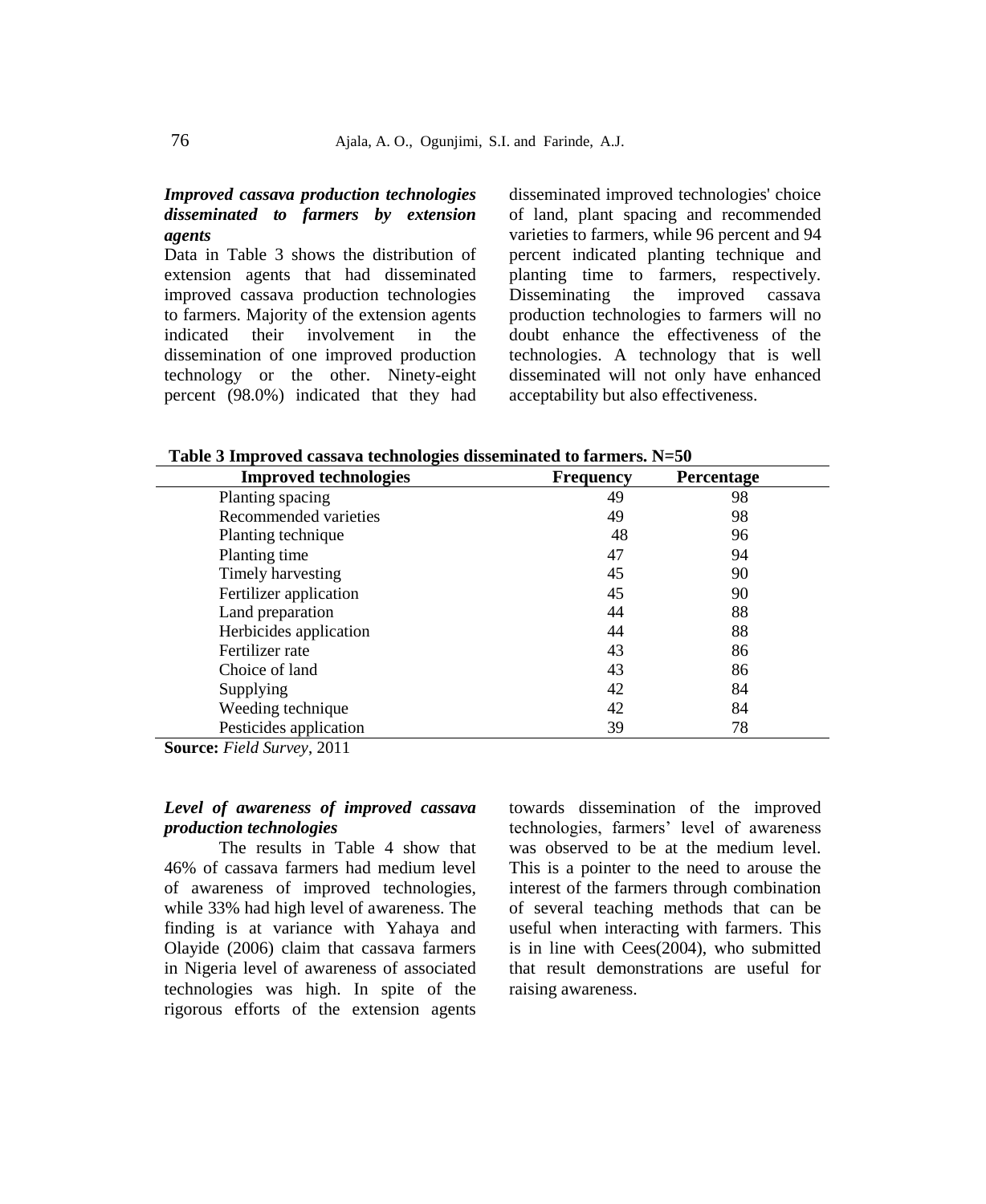|                                  | $n = 312$     |                  |                   |
|----------------------------------|---------------|------------------|-------------------|
| <b>Level</b>                     | <b>Scores</b> | <b>Frequency</b> | <b>Percentage</b> |
| High                             | Above12       | 102              | 33.0              |
| Medium                           | $3 - 12$      | 143              | 46.0              |
| Low                              | Below 3       | 67               | 21.0              |
| <b>Total</b>                     |               | 312              | <b>100</b>        |
| $= 8.21$<br><b>Mean</b>          |               |                  |                   |
| <b>Standard Deviation = 4.57</b> |               |                  |                   |

**Table 4: Level of awareness of improved cassava production technologies** 

**Source:** *Field Survey*, 2011

## *Level of satisfaction of farmers with the services provided by the extension agency*

Data in Table 5 show that majority (82.4%) of the cassava farmers had medium level of satisfaction with the services provided by the extension agency. Also, as shown in Table 6, the result of the rank order of each of the extension agencies services showed that advisory services ranked first with weighted mean score of 3.34, while fertilizer procurement ranked second with mean score of 1.82. This analysis shows that farmers are more satisfied with the extension/advisory services of the extension agency probably due to the fact that it might be the major and most effective service being rendered by the extension agency. It may also probably be due to the fact that farmers do not have to pay for it. The analysis also shows that fertilizer procurement and agrochemical also ranked high.

**Table 5: Distribution of cassava farmers by level of satisfaction with the services provided by the extension agency**

|                                         |               | $n = 312$ |                   |  |
|-----------------------------------------|---------------|-----------|-------------------|--|
|                                         |               | frequency |                   |  |
| <b>Level of satisfaction</b>            | <b>Scores</b> |           | <b>Percentage</b> |  |
| High                                    | Above 21      | 28        | 9.23              |  |
| Medium                                  | $9 - 21$      | 258       | 82.4              |  |
| Low                                     | Below 9       | 26        | 8.3               |  |
| <b>Total</b>                            |               | 312       | <b>100</b>        |  |
| <b>Mean</b><br>$= 15.60$                |               |           |                   |  |
| Standard deviation $= 6.58$             |               |           |                   |  |
| <b>Source:</b> <i>Field Survey</i> 2011 |               |           |                   |  |

**Source:** *Field Survey*, 2011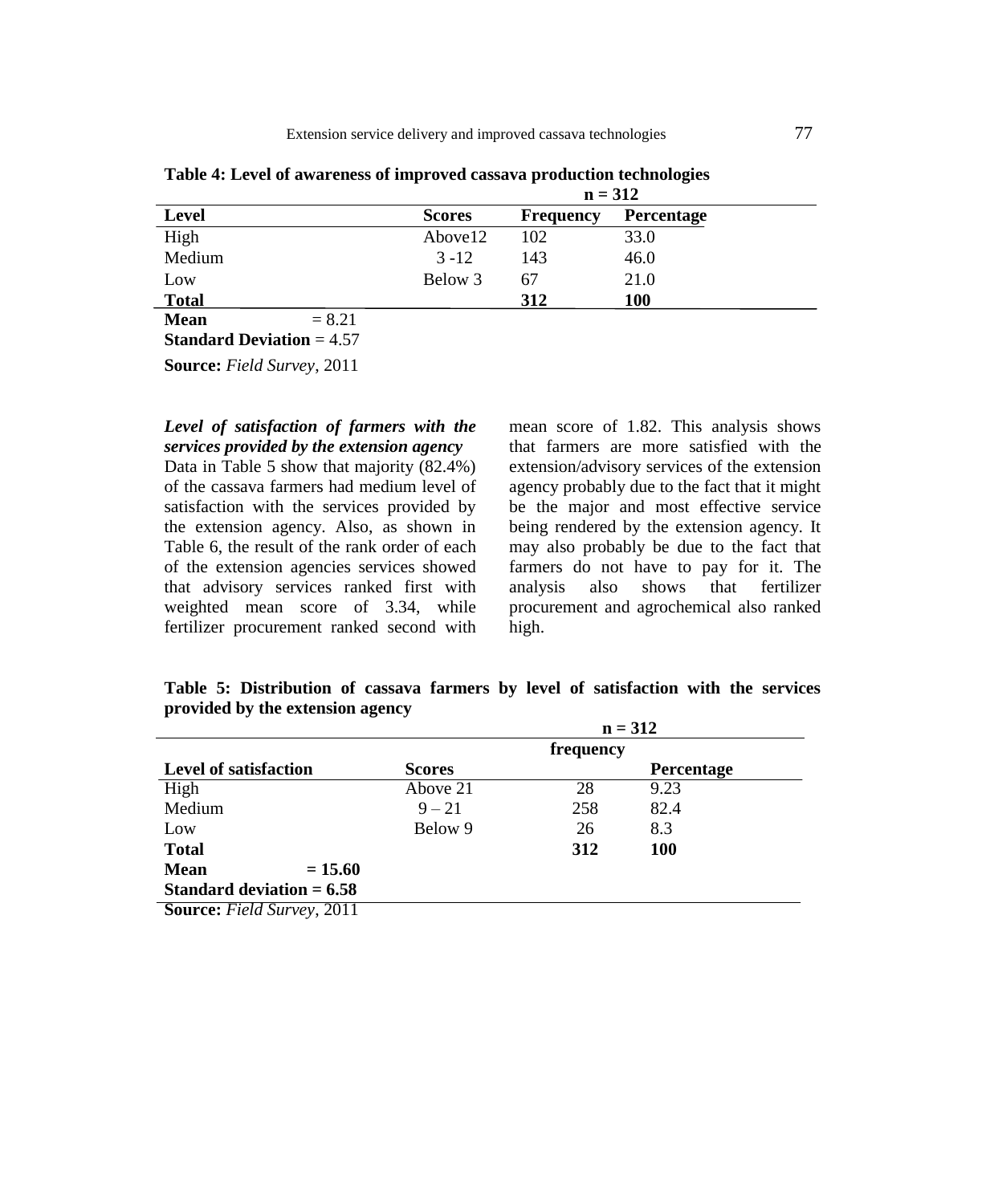|    | <b>Services</b>                    | Weighted | <b>Mean</b> | <b>Score</b> |
|----|------------------------------------|----------|-------------|--------------|
|    |                                    | (WMS)    |             |              |
|    | Extension/Advisory services        | 3.34     |             |              |
| 2. | Fertilizer procurement             | 1.82     |             |              |
| 3. | Agrochemicals                      | 1.68     |             |              |
| 4. | Cooperative facilities             | 1.57     |             |              |
|    | Social network                     | 1.49     |             |              |
| 6. | Tractor hiring services            | 1.43     |             |              |
| 7. | Credit facilities                  | 1.41     |             |              |
| 8. | <b>Improved planting Materials</b> | 1.38     |             |              |
| 9. | Marketing facilities               | 1.36     |             |              |
|    |                                    |          |             |              |

**Table 6: Distribution of cassava farmers showing the rank–order of satisfaction with the services provided by the extension agency**

**Source:** *Field Survey*, 2011

## **Conclusions and Recommendations**

The results of this study show that the following extension services were offered to famers in the study area: fertilizer procurement, agrochemicals, cooperative facilities, social networks, tractor hiring services, credit facilities, improved planting materials and marketing. The level of satisfaction of farmers with the services provided by the extension agency was medium and extension/advisory service was the most satisfactory of the extension services delivered to cassava farmers. It is therefore recommended that efficient extension services should be rendered by competent extension agents who are under continuous training and retraining programmes and continuously supported by a dynamic system of monitoring and evaluation and good government policy. Furthermore, more extension agents should be recruited to reduce the extension- farmer ratio. Government should also give incentives to the study of agricultural extension in universities and colleges of education through scholarship programmes.

#### **References**

- Adesoji, S. A. (2009) Assessment of Fish farming management practices in Osun state Nigeria *Unpublished Ph.D Thesis* Obafemi Awolowo University Pp 4-10
- Ajala, A. O. (2011) Evaluation of effectiveness of improved cassava production technologies in Osun State, Nigeria. *Unpublished Ph.D Thesis*, Department of Agricultural Extension and Rural Development, Obafemi Awolowo University, Ile-Ife.
- Farinde, A. J. (1996) "Factors influencing the effectiveness of the Training and Visit Extension System in Lagos State, Nigeria" *Ife Journal of Agriculture*. Vol. 18, Nos 1 & 2 pp  $22 - 38$
- Technical Centre for Agricultural and Rural Cooperation C.T.A (1995), making cassava safe for consumers" Spore magazine information for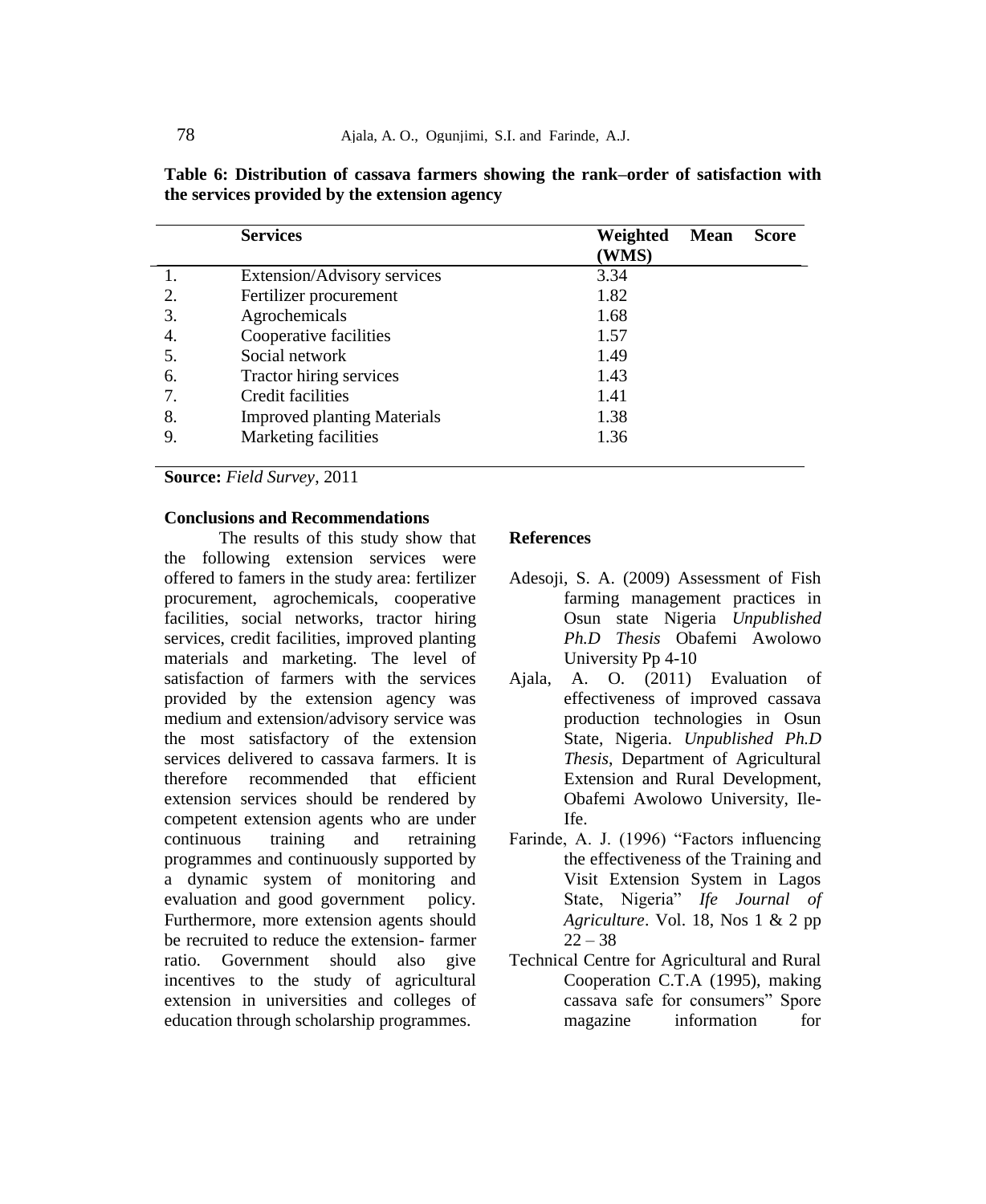agricultural development in ACP countries, CTA, Wageningen, the Netherlands, vol 1, No. 60.

- Cess, L. (2004) Communication for Rural innovation: Re-thinking Agricultural Extension Third Edition. Black-well publishing Company, pp 245.
- Central Bank of Nigeria (2006). Annual Report and Statement of Accounts. pp22-23
- Eugene R. T. and Otim-Nape G. W. (2012). Cassava as Food Security and Industrial Crop – Challenges and Opportunities for Africa pp 1 Idachaba, F. S. (1995) Food for all Nigerians :Is there hope? Alumni Lecture, University of Ibadan.
- Ihimodu, I. I. (2002). Strategy for poverty alleviation among small-scale farm holders through participatory research and extension. A theme paper presented to the  $14<sup>th</sup>$  Middle Belt Zonal Research–Extension-Farmer-Input-Linkage- Systems (REFILS) Workshop, held in Nigeria.pp23-26
- Jibowo, A. A. (2000). Essentials of Rural sociology. Gbemi Sodipo Press, Abeokuta, Nigeria. Second Impression, pp 229-236
- Jibowo, A. A., Siyanbola, A. T., Ogunjimi, O. O (1996). "Contact Farmers Approach to Agricultural Extension in Afijio Local Government Area of Oyo State". *Ife Journal of Agriculture*, Vol. 18, Nos,  $1 - 2 p.45$
- Mgbada, J. U. (2006). "Effectiveness of Sources of Information to Women

Farmers from Accessible and Non – accessible Localities in Enugu State. In "Changing Perspectives in Extension Innovation System in Nigeria". Michael Maduekwe (Eds) *Proceedings of the Eleventh Annual National Conference of the Agricultural Extension Society of Nigeria*.  $(3^{rd} - 6^{th}$  April, 2006) pp.  $72 - 80$ 

- Odebode, S. O. (2008) Appropriate Technology for Cassava Processing in Nigeria: User"s Point of View. *Journal of International Women's Studies*, Vol. 9 (3): 269
- Oladoja, M. A., Adisa, B. O. and Ahmed– Akinola, A. A. (2006). "Effectiveness of Communication Method Used in Information Delivery to Cocoa Farmers in Oluyole Local Government Area, Oyo State, Nigeria". *The Ogun Journal of Agricultural Science*, vol.4: pp78 – 88.
- Olayide, S. O., Ogunfowora, O., Essang, S. M. and Idachaba, F. S. (1984) *Elements of Rural Economics*. Ibadan University Press, Ibadan Nigeria. pp. 13-14.
- Omokhaye, S. B, (2000). "Influence of Communication Channels on Farmers Utilization of Improved Cocoa Seed Technologies in Owan East Local Government Area of Edo State, Nigeria" *Unpublished M.Sc Thesis* in the Department of Agricultural Extension and Rural Development, University of Ibadan.
- Rogers, E. M. and Shoemaker, P. C. (1997). Diffusion of Innovations. The Free Press of Glancoe, N.Y. 367 pp.